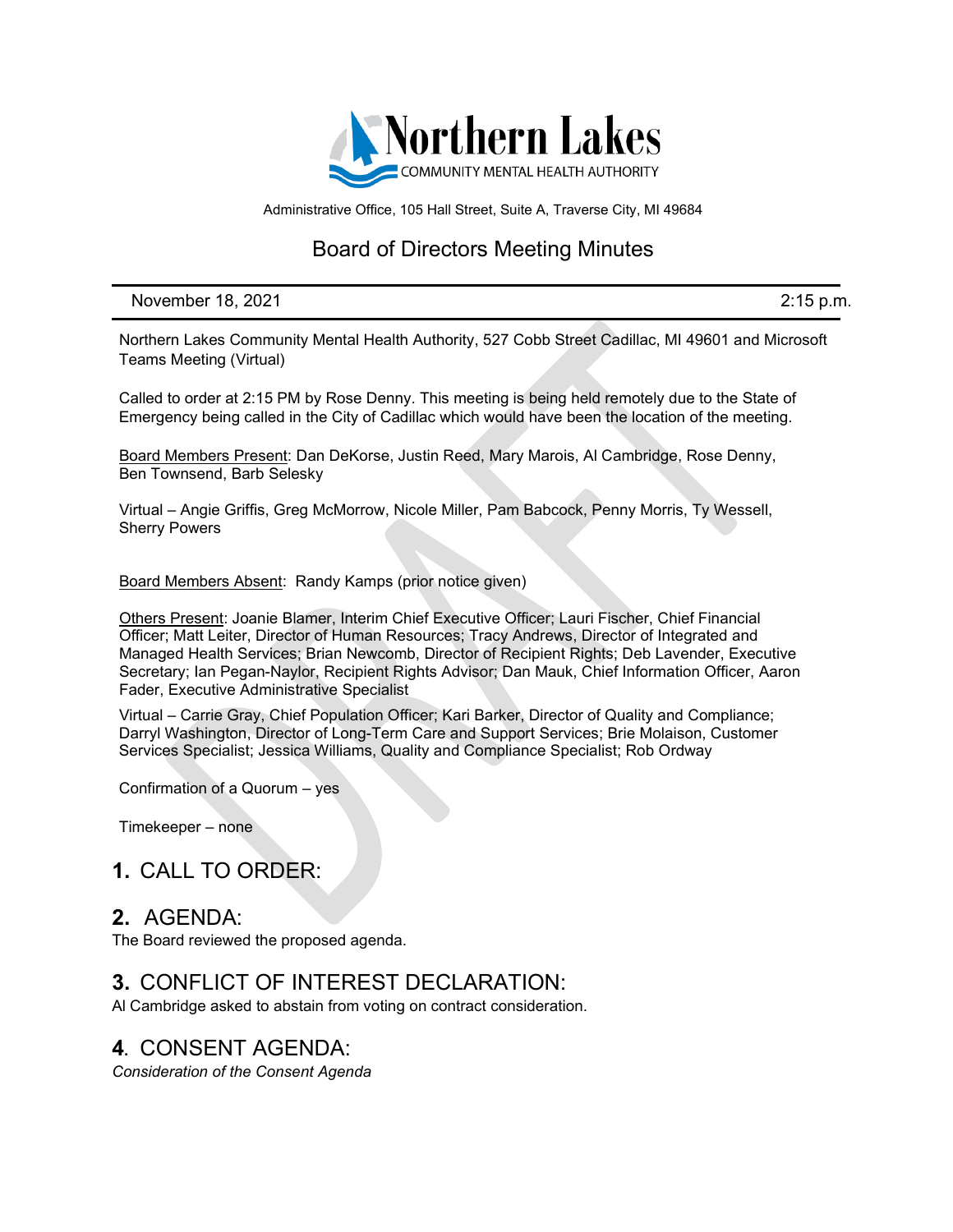Al Cambridge asked that the contracts be removed for separate consideration due to a conflict of interest with ROOC.

**MOTION: Accept the Consent Agenda for November 18, 2021 with separate consideration of contracts. RESULT: ADOPTED [UNANIMOUS] MOVER: Al Cambridge SECONDER: Ben Townsend**

| <b>Accept proposed contracts</b> |
|----------------------------------|
| 13 Aye, 1 abstention. ADOPTED    |
| <b>Barb Selesky</b>              |
| <b>Ben Townsend</b>              |
|                                  |

## **5.** OWNERSHIP LINKAGE:

- *A. Citizen Comment* none
- *B. Ownership Communication –* There was a letter of recommendation given to the Board.

# **6.** CHIEF EXECUTIVE OFFICER'S REPORT:

Joanie congratulated Dan for getting funding to support telehealth in the total of \$404,000. The Recovery Celebration will be December  $16<sup>th</sup>$  from 1:00 PM – 3:00 PM and will be a hybrid event. Interested Board Members were asked to reach out to Deb Lavender if they are interested in attending. CARF will be doing their agency review December  $1 - 3$ . Nicole Miller was asked to be the Board Representative for the CARF Review and accepted. We are still looking for a representative from Missaukee County, Joanie and Deb have been in communication with the County regarding this matter. Staffing shortages continue, especially in our Board operated homes. We have been successful, thus far, in covering shifts. With the passing of the vaccine mandate and an increase in benefit costs, there are some worries about future staffing. NLCMHA leadership recommends we engage in a recruitment, marketing campaign to enhance our recruitment efforts. Information about the Up North Live Proposal was shared with the Board and TV 9 & 10 will submit their proposal yet this week. Among other things, this campaign would include television commercials and will utilize geofencing which can track where people's phones connect and target them with ads. Joanie is requesting the Board to approve up to \$25,000 for a marketing recruitment campaign. Given the amount of vacancies in personnel the cost will be covered within the personnel budget for NLCMHA. Barb asked about retention plans. Joanie shared, in January, there will be a 2% retention pay across all staff. Mary noted CMHA website to advertise jobs as well. Mary wants to measure beyond applications and look at how many people are hired and stay within the agency.

| <b>MOTION:</b>   | Approve \$25,000 recruitment ad campaign budget |
|------------------|-------------------------------------------------|
| <b>RESULT:</b>   | <b>ADOPTED [UNANIMOUS]</b>                      |
| <b>MOVER:</b>    | Al Cambridge                                    |
| <b>SECONDER:</b> | <b>Ben Townsend</b>                             |

Rose mentioned that the vaccine mandate has been withdrawn and what the next step is. Joanie noted she hadn't heard that yet but would reach out to our attorney for guidance to be sure we are in compliance. Joanie has received many emails, even before the announcement of the mandate that people would leave the agency if forced to get a vaccine.

Mary asked about the meeting on the  $29<sup>th</sup>$  with law enforcement and wanted more information on this. Joanie shared the meeting was to discuss pre jail diversion services.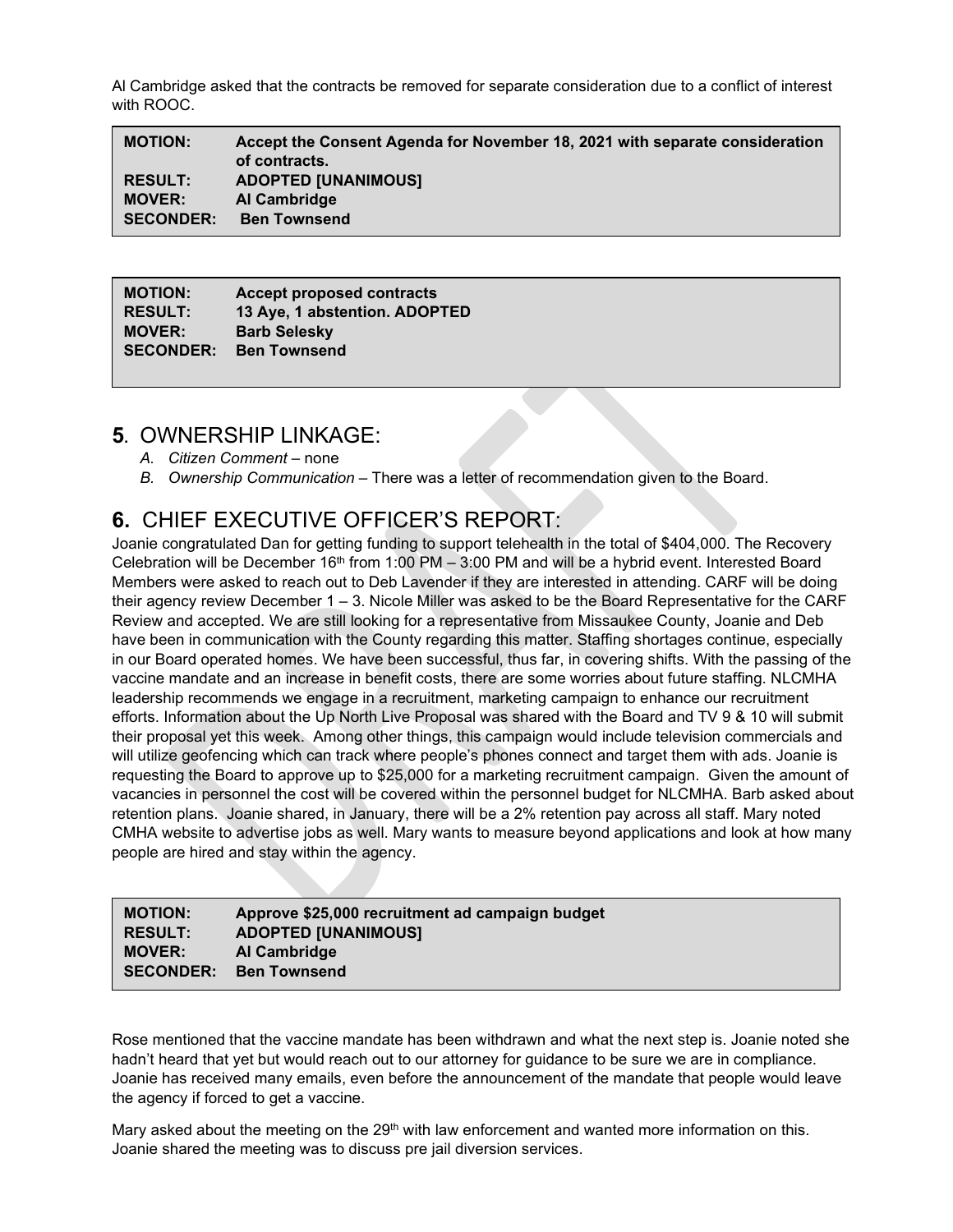CMHA is looking for a special assessment to boost advocacy for the Mental Health System. Board members were given supporting materials from Robert Sheehan. Joanie noted having a conversation with Lauri and NLCMHA could support up to \$18,200 which is equal to the current dues, should the Board choose to do so Al asked how many CMHs might be supporting this. Joanie noted this just came out, so we are not sure how many CMHs are supportive. Mary felt that many CMHs would also support this as there was a unanimous decision made by the CMHA Board Steering Committee. Al would like to wait until next month to hear Randy's views on this. Ben would like to see a range of all the different options. Dan would like to know how many other CMHSPs are supporting this. Joanie will reach out to all in our region, ask Randy, and reach out to the CMHA.

# **7.** NORTHERN MICHIGAN REGIONAL ENTITY REPORT:

None provided.

# **8.** ASSURANCE OF ORGANIZATIONAL PERFORMANCE:

*A. Receipt of CEO Response to Monitoring Report –2.4 Financial Management (1.0.6 – 1.0.11) (Internal Inspection)*

| <b>MOTION:</b>   | The Board finds the organization 100% in compliance with Policy 2.4 Financial<br>Management (1.0.6 – 1.0.11) (Internal Inspection) |
|------------------|------------------------------------------------------------------------------------------------------------------------------------|
| <b>RESULT:</b>   | <b>ADOPTED [UNANIMOUS]</b>                                                                                                         |
| <b>MOVER:</b>    | <b>Sherry Powers</b>                                                                                                               |
| <b>SECONDER:</b> | <b>Justin Reed</b>                                                                                                                 |
|                  |                                                                                                                                    |

*B. Receipt of CEO Response to Monitoring Report – 2.3 Compensation of the Employed Workforce (Internal Inspection)*

| <b>MOTION:</b>   | The Board finds the organization 100% in compliance with Policy 2.5 Asset<br><b>Protection (Internal Inspection)</b> |
|------------------|----------------------------------------------------------------------------------------------------------------------|
| <b>RESULT:</b>   | <b>ADOPTED [UNANIMOUS]</b>                                                                                           |
| <b>MOVER:</b>    | <b>Barb Selesky</b>                                                                                                  |
| <b>SECONDER:</b> | <b>Justin Reed</b>                                                                                                   |

- *C. New Operational Worries – There was an anonymous complaint made to the agency's ethical hotline about a Board Member. Joanie took this to Randy who followed up on this. Part of resolving the complaint is this resolution. Board Members asked about details of the complaint. This resolution was postponed until Randy can be present.*
- *D. November Monitoring Assignment* 2.0 Global Executive Limitations (Internal Inspection). Please complete and turn in.

# **9.** BOARD MEANS SELF-ASSESSMENT

- *A. Receipt of CEO Response to Monitoring Report – None.*
- *B. Receipt CEO Response to Monitoring Report –3.0 Global Governance Process/Ownership Linkage (Direct Inspection)*

| <b>MOTION:</b>   | The Board finds the organization 100% in compliance with Policy 3.0 Global |
|------------------|----------------------------------------------------------------------------|
|                  | <b>Governance Process/Ownership Linkage (Direct Inspection)</b>            |
| <b>RESULT:</b>   | <b>ADOPTED [UNANIMOUS]</b>                                                 |
| <b>MOVER:</b>    | <b>Barb Selesky</b>                                                        |
| <b>SECONDER:</b> | <b>Ben Townsend</b>                                                        |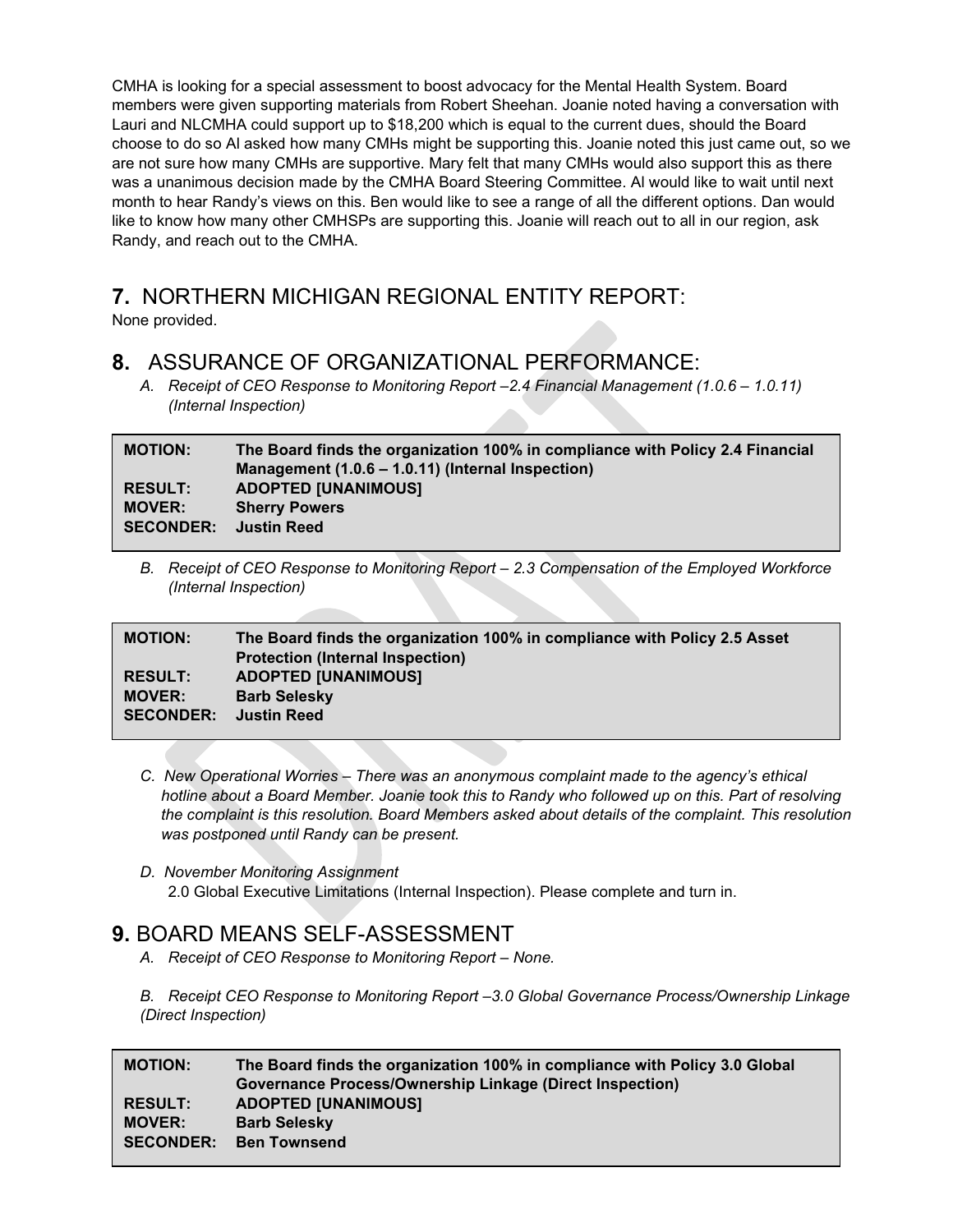*C. Receipt of CEO Response to Monitoring Report –4.0 Global Governance – Board CEO Linkage*

| <b>MOTION:</b>   | The Board finds the organization 100% in compliance with Policy 4.0 Global<br>Governance – Board/CEO Linkage (Direct Inspection) |
|------------------|----------------------------------------------------------------------------------------------------------------------------------|
| <b>RESULT:</b>   | <b>ADOPTED [UNANIMOUS]</b>                                                                                                       |
| <b>MOVER:</b>    | <b>Sherry Powers</b>                                                                                                             |
| <b>SECONDER:</b> | <b>Justin Reed</b>                                                                                                               |

*D. November Monitoring Assignment* 3.2 Governance Style (Direct Inspection), 3.4 Annual Workplan (Direct Inspection) Please complete and turn in.

# **10.** GOVERNANCE POLICIES DISCUSSION AND ASSESSMENT:

- *A. Ends –* None.
- *B. Executive Limitations –* None.
- *C. Governance Process/Ownership Linkages*

NLD Minutes – November 3, 2021 – *Review and Approve*

| <b>MOTION:</b>   | Approve NLD Minutes - November 3, 2021 |
|------------------|----------------------------------------|
| <b>RESULT:</b>   | <b>ADOPTED [UNANIMOUS]</b>             |
| <b>MOVER:</b>    | <b>Barb Selesky</b>                    |
| <b>SECONDER:</b> | <b>Ben Townsend</b>                    |
|                  |                                        |

Appoint Recipient Rights Advisory Committee Member

| <b>MOTION:</b>   | Appoint Carol Oldenburg as a member of the Recipient Rights Advisory<br><b>Committee</b> |
|------------------|------------------------------------------------------------------------------------------|
| <b>RESULT:</b>   | <b>ADOPTED [UNANIMOUS]</b>                                                               |
| <b>MOVER:</b>    | <b>Barb Selesky</b>                                                                      |
| <b>SECONDER:</b> | <b>Mary Marois</b>                                                                       |

Approve 2022 Board Meeting Schedule

| <b>MOTION:</b>   | Approve 2022 Board Meeting Schedule with a review of appropriate facilities |
|------------------|-----------------------------------------------------------------------------|
| <b>RESULT:</b>   | <b>ADOPTED [UNANIMOUS]</b>                                                  |
| <b>MOVER:</b>    | Al Cambridge                                                                |
| <b>SECONDER:</b> | Ben Townsend                                                                |

Approve 2022 Board Education and Work Plan

**MOTION: Approve 2022 Board Education and Work Plan RESULT: ADOPTED [UNANIMOUS] MOVER: Barb Selesky SECONDER: Ben Townsend**

Approve 2022 Annual Planning Calendar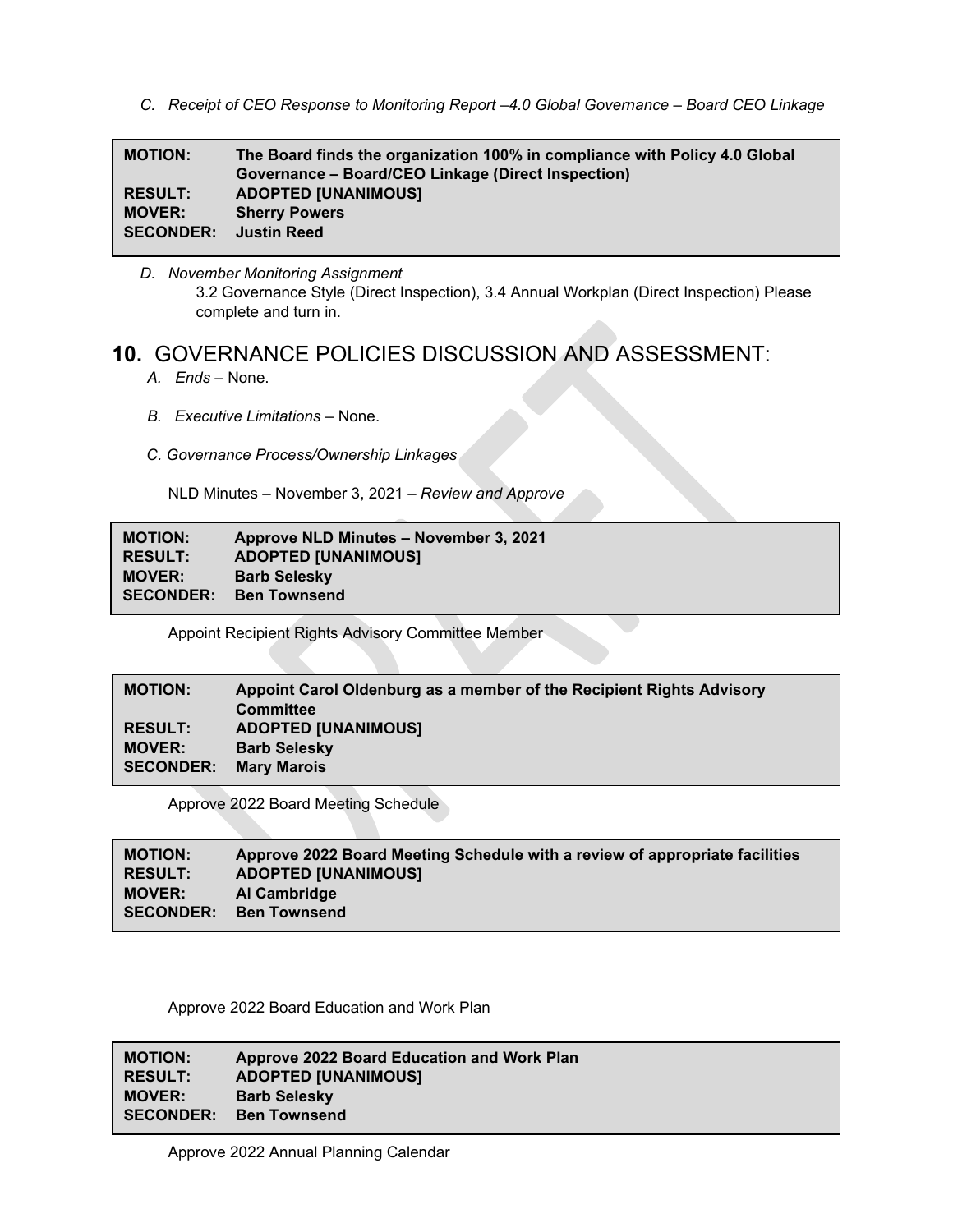#### **MOTION: Approve 2022 Annual Planning Calendar RESULT: ADOPTED [UNANIMOUS] Barb Selesky SECONDER: Ben Townsend**

Approve Board Monitoring Chart

| <b>MOTION:</b>   | <b>Approve 2022 Board Monitoring Chart</b> |
|------------------|--------------------------------------------|
| <b>RESULT:</b>   | <b>ADOPTED [UNANIMOUS]</b>                 |
| <b>MOVER:</b>    | <b>Barb Selesky</b>                        |
| <b>SECONDER:</b> | <b>Ben Townsend</b>                        |

#### *D. Board/CEO Linkage*

a. Mary asked to make a motion that the Chair of the Board provide communication to all elected Representatives and Senators for our catchment area in interest of having the Open Meetings Act amended to allow for attendance and voting via video. Dan thought that it would be a good idea to reach out to other CMHs as well. Ty suggested that we wait and see if there is anything done before letters are sent out. Joanie has had communications with Attorneys Haider and Moeggenberg and received an email from Alan Bolter (CMHA) all in agreement noting the only way to participate remotely after December 31, 2021 is for active duty military members. Ty noted he had a differing legal opinion and agreed to share that with Joanie. Joanie will then seek further guidance from Attorney Moeggenberg. Mary recommended that when the letter is sent, we illustrate these differing legal viewpoints.

| <b>MOTION:</b>   | To have our Board Chair communicate with local Representatives and Senators<br>about a possible change in the Executive Order to allow for online attendance<br>and voting |
|------------------|----------------------------------------------------------------------------------------------------------------------------------------------------------------------------|
| <b>RESULT:</b>   | <b>ADOPTED [UNANIMOUS]</b>                                                                                                                                                 |
| <b>MOVER:</b>    | <b>Mary Marois</b>                                                                                                                                                         |
| <b>SECONDER:</b> | <b>Barb Selesky</b>                                                                                                                                                        |

- b. The search committee will be doing interviews. Mary would like to hold a special board meeting to bring candidates for a second interview. In looking for a date, Mary is looking for opinions – there will be a poll sent out to board members that will show dates that they are available. She would like to do this before the next Board Meeting. Ty wanted to compliment Mary's leadership on the CEO Search Committee. Mary will send the poll next week to Board Members.
- **11.** OWNERSHIP LINKAGE: None.
- **12.** ANNOUNCEMENTS/BOARD MEMBER REPORTS: None.
- **13.** December 16, 2021 AGENDA PLANNING: Reviewed agenda items.
- **14.** MEETING EVALUATION: